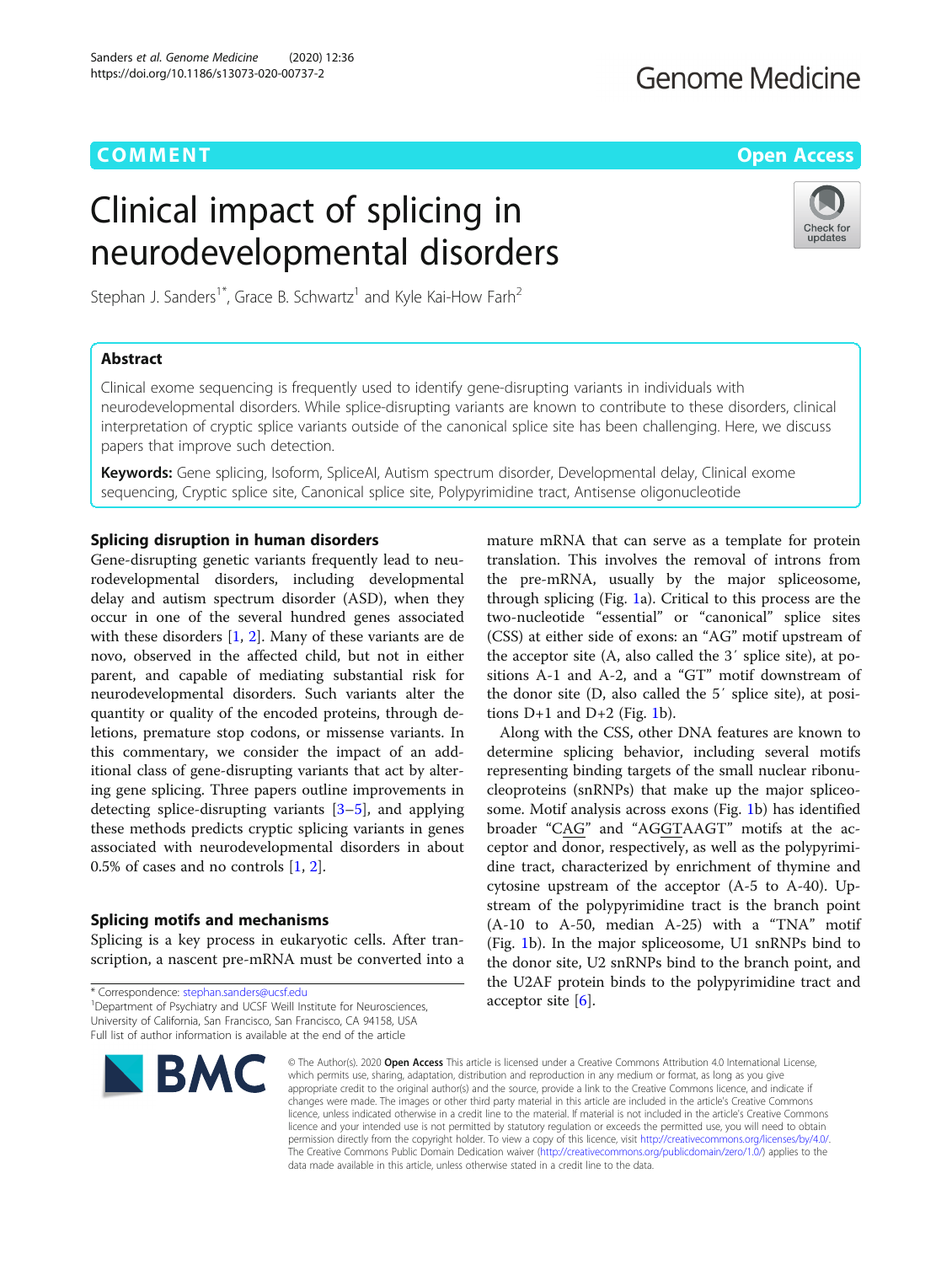<span id="page-1-0"></span>

across splicing regions. Abbreviations: TSS, transcription start site; UTR, untranslated region; A, acceptor; D, donor; Pol II, polymerase II; Ter, termination codon; Poly(A), polyadenylation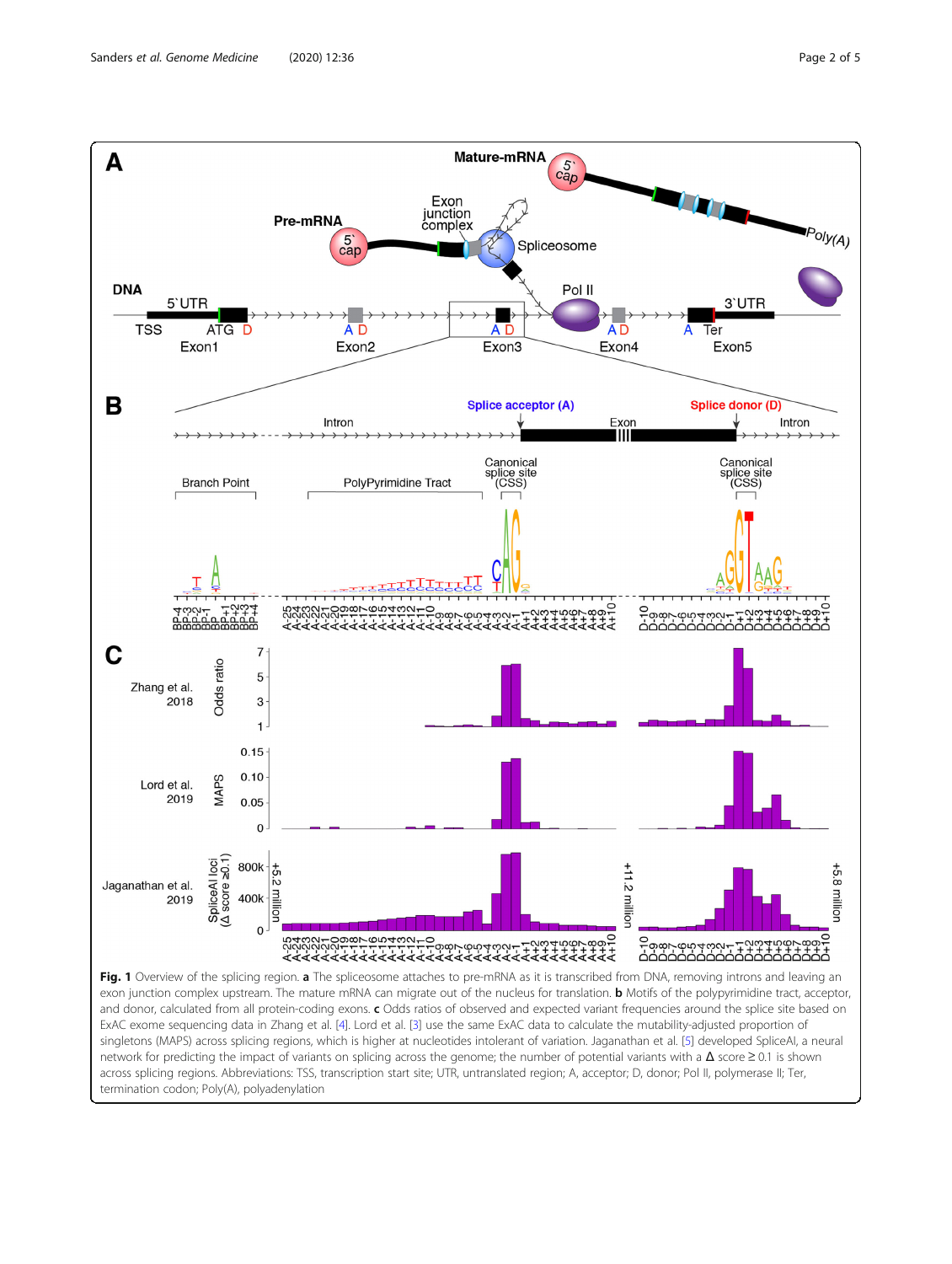### Variation at canonical splice sites

Noncoding genetic variants that disrupt the CSS of critical genes are a known cause of human genetic diseases, including neurodevelopmental disorders [\[1](#page-3-0), [2](#page-3-0)]. Improper splicing can lead to exon skipping or novel splice sites, both of which can alter the reading frame of proteincoding genes. Alternatively, intron retention incorporates noncoding DNA, which often contains stop codons, into the mature RNA. Consequently, identifying CSS variants in genes with known disease associations is a routine practice in clinical exome sequencing, in which they are treated as protein-truncating variants (PTVs) along with premature stop codons or frameshift variants [[7\]](#page-3-0).

Out of 1863 de novo variants identified in individuals with neurodevelopmental disorders [[2\]](#page-3-0), the 296 CSS variants account for 16% of PTVs, 637 premature stop codons account for 34%, and 930 frameshift insertions or deletions account for 50%. To quantify the contribution of these de novo variants to disorders, we consider the frequency of variants in 3230 protein-coding genes that are predicted to be "PTV-intolerant," based on fewer than expected PTVs in whole-exome sequencing data from over 60,000 individuals (expressed statistically as a probability loss-of-function intolerant (pLI) score  $\geq 0.9$ ) [[8\]](#page-3-0). Comparing differences in the rate of de novo PTVs in these PTV-intolerant genes between cases and controls [\[1](#page-3-0), [2](#page-3-0)], we estimate that de novo PTVs contribute to 5% of ASD cases and 16% of developmental delay cases. Since 16% of PTVs are in the CSS, this equates to 0.8% of ASD cases and 2.6% of developmental delay cases due to splicing disruption at the CSS.

#### Variation at cryptic splice sites

Exonic or intronic splice-disrupting variants outside of the CSS are commonly referred to as cryptic splice variants, due to the challenge of identifying them. The below articles focus on improving clinical interpretation of these cryptic splice sites in neurodevelopmental disorders by leveraging exome sequencing data from population samples [\[3](#page-3-0), [4\]](#page-3-0) or deep learning methods [[5\]](#page-3-0). Zhang et al. [\[4](#page-3-0)] use exome sequencing data from over 60,000 population samples from the Exome Aggregation Consortium (ExAC) [\[8](#page-3-0)] to assess the observed versus expected number of variants in the 10 nucleotides flanking the acceptor and donor sites in PTV-intolerant genes. They highlight six non-CSS nucleotides that are intolerant of variation (Fig. [1c](#page-1-0)) and validate splicing dysregulation in four of these (D-1, D+4, D+5, D+6) using paired whole-genome and RNA sequencing from GTEx [\[9](#page-4-0)]. Such cryptic splice de novo variants were observed in 0.2% of ASD cases and 0.2% of developmental delay cases. Lord et al. also use ExAC data [[3\]](#page-3-0) to highlight two nucleotides that are intolerant of variation (D-1, D+5, Fig. [1c](#page-1-0)). The D+5 site is also enriched for de novo variants in cases of developmental delay in genes associated with this disorder, as was the polypyrimidine tract when all nucleotides (A-5 to A-25) were considered together. By integrating phenotype data, they identified 18 likely diagnostic de novo variants in 7833 cases (0.2%). Functional assessment of splicing using a minigene assay validated six of the seven likely diagnostic variants that were tested (86%).

Jaganathan et al., which includes the authors of this commentary [\[5](#page-3-0)], describe the SpliceAI algorithm, a neural network that predicts the impact of cryptic splice variants based on a pre-mRNA sequence. The network, trained on 10,000 nucleotides of human genomic sequence around 260,000 known splice sites from GEN-CODE, is used to calculate the SpliceAI  $\Delta$  score by considering the difference in predicted splicing between reference and variant sequence. Scores range from 0 to 1 with high scores more likely to alter splicing (Fig. [1c](#page-1-0)). Assessing performance in the paired whole-genome and RNA sequencing data from GTEx [[9](#page-4-0)] identifies splicing disruption proportional to the  $\Delta$  score (i.e., 20% at 0.2; 80% at 0.8) with higher sensitivity and specificity than prior algorithms [[5](#page-3-0)]. High depth RNA-seq of ASD patient-derived lymphoblastoid cell lines validated 21 of 28 (75%) de novo variants predicted to alter splicing ( $\Delta$ score, 0.10–0.99; median 0.58), including variants in the ASD-associated genes TCF4 and KDM6B [\[2](#page-3-0)]. Of note, analysis of GTEx also revealed widespread tissue-specific splicing, which may lead such validation to underestimate the true accuracy. An excess of de novo variants predicted to alter splicing ( $\Delta$  score  $\geq$  0.1) was observed in both developmental delay and ASD, compared to controls. Considering only genes previously associated with neurodevelopmental disorders, de novo variants at cryptic splice sites were observed in 23 out of 3953 ASD cases (0.6%), 21 out of 4293 developmental delay cases (0.5%), and none of the 2073 controls [[1,](#page-3-0) [2\]](#page-3-0).

Overall, SpliceAI predicts about 7-fold more cryptic splice site variants than the other two approaches because it is not limited to specific nucleotides (e.g. D+5), includes splice sites further from the exons, and evaluates each splice site individually. Considering variants assessed consistently between these three methods, SpliceAI predicts all four "likely diagnostic" variants in Lord et al. and 10 of the 18 variants (56%) highlighted by Zhang et al.

With these improvements in detection [[3](#page-3-0)–[5\]](#page-3-0), we propose that de novo variants at cryptic splice sites identified in exome or genome sequencing of individuals with neurodevelopmental disorders should undergo clinical evaluation in a manner similar to deleterious missense variants. Such evaluation would incorporate evidence from gene association studies, pLI scores, and consistency of phenotype [\[7](#page-3-0)].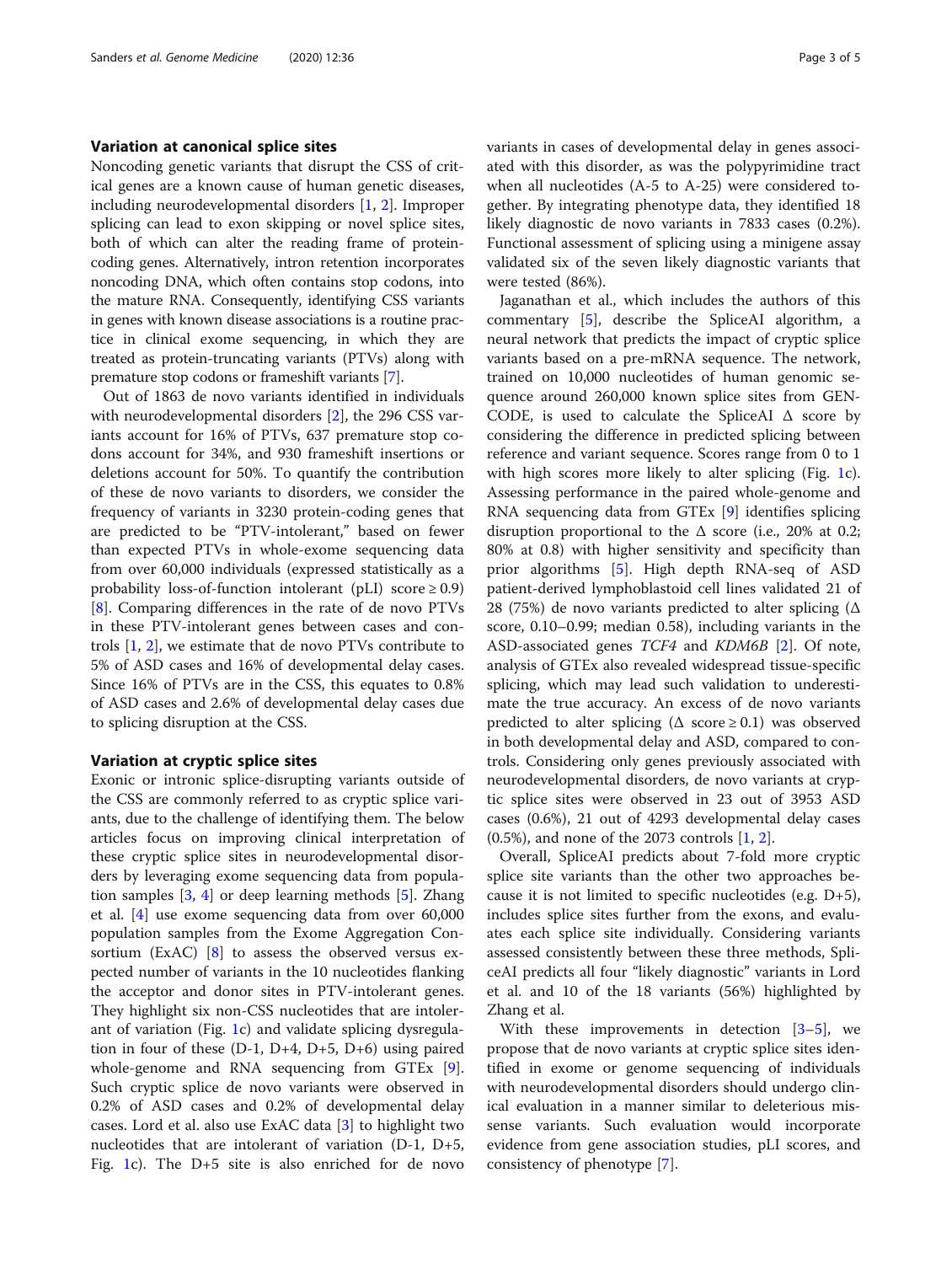# <span id="page-3-0"></span>Prevalence of splicing disruption in neurodevelopmental disorders and therapeutic potential

Using the SpliceAI estimates, splicing disruption by de novo variants in PTV-intolerant genes underlies at least 1.4% of ASD cases (0.8% CSS and 0.6% cryptic, see estimates above) and 3.1% of developmental delay cases (2.6% CSS and 0.5% cryptic, see estimates above). These estimates are equivalent to about 20,000 ASD cases 18 yearsof-age or below in the USA and 21,000 equivalent developmental delay cases. Inclusion of more genes (PTV-tolerant, noncoding), whole-genome sequencing to identify deep intronic variants missed by exome sequencing, and consideration of homozygous and heterozygous inherited variation will only increase these estimates.

While splicing variants contribute to thousands of cases of neurodevelopmental disorders, they may offer opportunities for novel therapeutic targets. The success of the FDA-approved antisense oligonucleotide (ASO) Nusinersen to modify splicing behavior, resulting in lifesaving clinical improvement in patients with spinal muscular atrophy [[10\]](#page-4-0), sets a precedent for treating central nervous system disorders via splicing mechanisms. Such a therapy would need to be developed specifically for each splicing variant in most neurodevelopmental disorders [\[11](#page-4-0)]. Key research milestones will include assessing the fraction of splicing variation that can be rescued by ASOs, efficient methods to design and test ASOs, and assessment of the extent of rescue in vivo. These approaches may provide the first insights into whether gene therapy can modify the symptoms of ASD and developmental delay, potentially providing a route to treatment for thousands of individuals with splicing variants and de-risking more complicated approaches to gene therapy that could be applicable in larger populations.

#### Abbreviations

A: Acceptor; AI: Artificial intelligence; ASD: Autism spectrum disorder; ASO: Antisense oligonucleotide; CSS: Canonical splice site; D: Donor; DNA: Deoxyribonucleic acid; ExAC: Exome Aggregation Consortium; FDA: Food and Drug Administration; GTEx: Genotype-Tissue Expression Project; KDM6B: Lysine demethylase 6B; RNA: Ribonucleic acid; pLI score: Probability loss-of-function intolerant score; Pol II: Polymerase II; Poly(A): Polyadenylation; PTV: Protein-truncating variant; snRNP: Small nuclear ribonucleoproteins; TCF4: Transcription factor 4; Ter: Termination codon; TSS: Transcription start site; UTR: Untranslated region

#### Acknowledgements

We are grateful to the groups that provided the exome and genome variant data and RNA-seq data to enable the articles described in this commentary. We thank Claudia Dastmalchi, Lindsay Liang, Kishore Jaganathan, Jeremy McRae, and Sofia Kyriazopoulou Panagiotopoulou for their help with this manuscript.

#### Authors' contributions

The initial draft of this commentary was written by SJS; all authors reviewed and edited the manuscript. The authors read and approved the final manuscript.

#### Authors' information

Not applicable.

#### Funding

S.J.S. was supported by grants from the Simons Foundation (SFARI #647371 and #574598).

#### Availability of data and materials

All data are provided by the manuscripts cited in this commentary. SpliceAl  $\Delta$ scores for SNVs are available at https://basespace.illumina.com/s/5u6ThOblecrh. and the SpliceAI code is available at [https://github.com/Illumina/SpliceAI.](https://github.com/Illumina/SpliceAI)

#### Ethics approval and consent to participate

Not applicable.

#### Consent for publication

Not applicable.

#### Competing interests

K.K.F. was employed by Illumina at the time of writing this commentary. The following patents related to SpliceAI have been filed: Deep Learning-Based Splice Site Classification, Deep Learning-Based Aberrant Splicing Detection, and Aberrant Splicing Detection Using Convolutional Neural Networks (CNNS). The remaining authors declare that they have no competing interests.

#### Author details

<sup>1</sup>Department of Psychiatry and UCSF Weill Institute for Neurosciences, University of California, San Francisco, San Francisco, CA 94158, USA. <sup>2</sup>Illumina Artificial Intelligence Laboratory, Illumina, Inc., San Diego, CA, USA

#### Received: 11 June 2019 Accepted: 9 April 2020 Published online: 24 April 2020

#### References

- McRae JF, Clayton S, Fitzgerald TW, Kaplanis J, Prigmore E, Rajan D, et al. Prevalence and architecture of de novo mutations in developmental disorders. Nature. 2017;542:433–8 Available from: [http://www.nature.com/](http://www.nature.com/doifinder/10.1038/nature21062) [doifinder/10.1038/nature21062](http://www.nature.com/doifinder/10.1038/nature21062).
- 2. Satterstrom FK, Kosmicki JA, Wang J, Breen MS, De Rubeis S, An JY, Peng M, Collins R, Grove J, Klei L, Stevens C,Reichert J, Mulhern MS, Artomov M, Gerges S, Sheppard B, Xu X, Bhaduri A, Norman U, Brand H, Schwartz G, Nguyen R, Guerrero EE, Dias C; Autism Sequencing Consortium; iPSYCH-Broad Consortium, Betancur C, Cook EH, Gallagher L, Gill M, Sutcliffe JS, Thurm A, Zwick ME, Børglum AD, StateMW, Cicek AE, Talkowski ME, Cutler DJ, Devlin B, Sanders SJ, Roeder K, Daly MJ, Buxbaum JD. Large-Scale Exome Sequencing Study Implicates Both Developmental and Functional Changes in the Neurobiology of Autism. Cell. 2020;180(3):568–84.e23. [https://doi.org/](https://doi.org/10.1016/j.cell.2019.12.036) [10.1016/j.cell.2019.12.036](https://doi.org/10.1016/j.cell.2019.12.036). Epub 2020 Jan 23. PubMed PMID: 31981491.
- 3. Lord J, Gallone G, Short PJ, McRae JF, Ironfield H, Wynn EH, Gerety SS, He L, Kerr B, Johnson DS, McCann E, Kinning E, Flinter F, Temple IK, Clayton-Smith J, McEntagart M, Lynch SA, Joss S, Douzgou S, Dabir T, Clowes V, McConnell VPM, Lam W, Wright CF, FitzPatrick DR, Firth HV, Barrett JC, Hurles ME; Deciphering Developmental Disorders study. Pathogenicity and selective constraint on variation near splice sites. Genome Res. 2019;29(2):159-70. [https://doi.org/10.1101/gr.238444.118.](https://doi.org/10.1101/gr.238444.118) Epub 2018 Dec 26. PubMed PMID: 30587507; PubMed Central PMCID: PMC6360807.
- 4. Zhang S, Samocha KE, Rivas MA, Karczewski KJ, Daly E, Schmandt B, et al. Base-specific mutational intolerance near splice sites clarifies the role of nonessential splice nucleotides. Genome Res. 2018;28:968–74.
- 5. Jaganathan K, Kyriazopoulou Panagiotopoulou S, McRae JF, Darbandi SF, Knowles D, Li YI, et al. Predicting splicing from primary sequence with deep learning. Cell. 2019;0:1–14 Elsevier Inc. Available from: [https://linkinghub.](https://linkinghub.elsevier.com/retrieve/pii/S0092867418316295) [elsevier.com/retrieve/pii/S0092867418316295.](https://linkinghub.elsevier.com/retrieve/pii/S0092867418316295)
- 6. Fica SM, Nagai K. Cryo-electron microscopy snapshots of the spliceosome: structural insights into a dynamic ribonucleoprotein machine. Nat Struct Mol Biol. 2017;24:791–9.
- 7. Lee H, Deignan JL, Dorrani N, Strom SP, Kantarci S, Quintero-Rivera F, et al. Clinical exome sequencing for genetic identification of rare Mendelian disorders. JAMA. 2014;312:1880–7.
- 8. Lek M, Karczewski KJ, Minikel EV, Samocha KE, Banks E, Fennell T, et al. Analysis of protein-coding genetic variation in 60,706 humans. Nature. 2016; 536:285–91 Nature Publishing Group. Available from: [http://www.nature.](http://www.nature.com/doifinder/10.1038/nature19057) [com/doifinder/10.1038/nature19057](http://www.nature.com/doifinder/10.1038/nature19057).